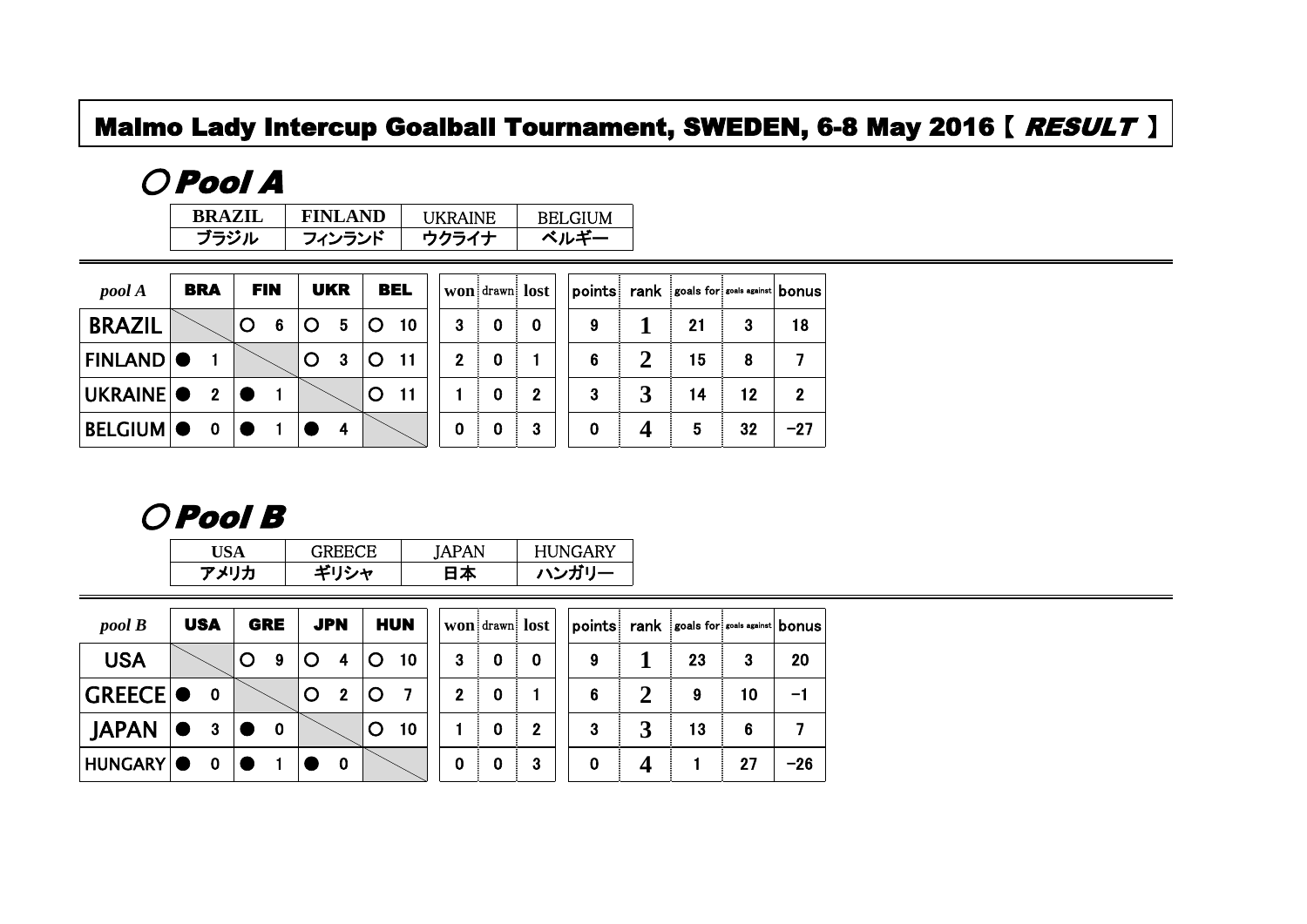# ○ Pool C

| TURKEY | <b>ISRAEL</b> | <b>IGREAT BRITAIN</b> | SWEDEN |
|--------|---------------|-----------------------|--------|
| トルニ    | イスラエル         | イギリス                  | スウェーデン |

| pool C               | <b>TUR</b>     | <b>ISR</b> |   | <b>GB</b> |             | <b>SWE</b> |             |   | won drawn lost |   |    | points    rank    goals for    goals against    bonus |             |
|----------------------|----------------|------------|---|-----------|-------------|------------|-------------|---|----------------|---|----|-------------------------------------------------------|-------------|
| <b>TURKEY</b>        |                |            |   |           |             |            | 3           | 0 | 0              | 9 | 25 | 9                                                     | 16          |
| <b>ISRAEL</b>        | $\mathbf{2}$   |            | O | 5         | $\mathbf C$ | 5          | $\mathbf 2$ | 0 |                | 6 | 12 | 10                                                    | $\mathbf 2$ |
| <b>GREAT BRITAIN</b> | 5              | 3          |   |           | $\mathbf C$ |            |             | 0 | 2              | 3 | 15 | 17                                                    | $-2$        |
| <b>SWEDEN O</b>      | $\overline{2}$ | 0          |   |           |             |            | 0           | 0 | -3             | 0 | 3  | 19                                                    | $-16$       |

## ○ Pool D

| RU: | CANADA | AL GERIA | <b>DENMARK</b> |
|-----|--------|----------|----------------|
|     |        | アルジェリア   |                |

| $pool\,D$        | <b>RUS</b>  |   | <b>CAN</b> |         | <b>ALG</b> |         | <b>DEN</b>      |                  |  | won drawn lost   | points |        | <b>rank</b> goals for soals against bonus |    |       |
|------------------|-------------|---|------------|---------|------------|---------|-----------------|------------------|--|------------------|--------|--------|-------------------------------------------|----|-------|
| <b>RUSSIA</b>    |             | O | 5          | $\circ$ | 6          | $\circ$ | 10 <sup>°</sup> | 3                |  | $\mathbf 0$      | 9      |        | 21                                        |    | 20    |
| <b>CANADA</b>    | $\mathbf 0$ |   |            | $\circ$ | -6         | Ő       | 5               | $\mathbf 2$      |  |                  | 6      | ◠<br>∠ | 11                                        | 13 | $-2$  |
| ALGERIA <b>O</b> |             |   | 5          |         |            | $\circ$ | 11              |                  |  | $\boldsymbol{2}$ | 3      | 3      | 17                                        | 19 | $-2$  |
| <b>DENMARK</b>   | $\mathbf 0$ |   | 3          |         |            |         |                 | $\boldsymbol{0}$ |  | 3                | 0      | 4      | 10                                        | 26 | $-16$ |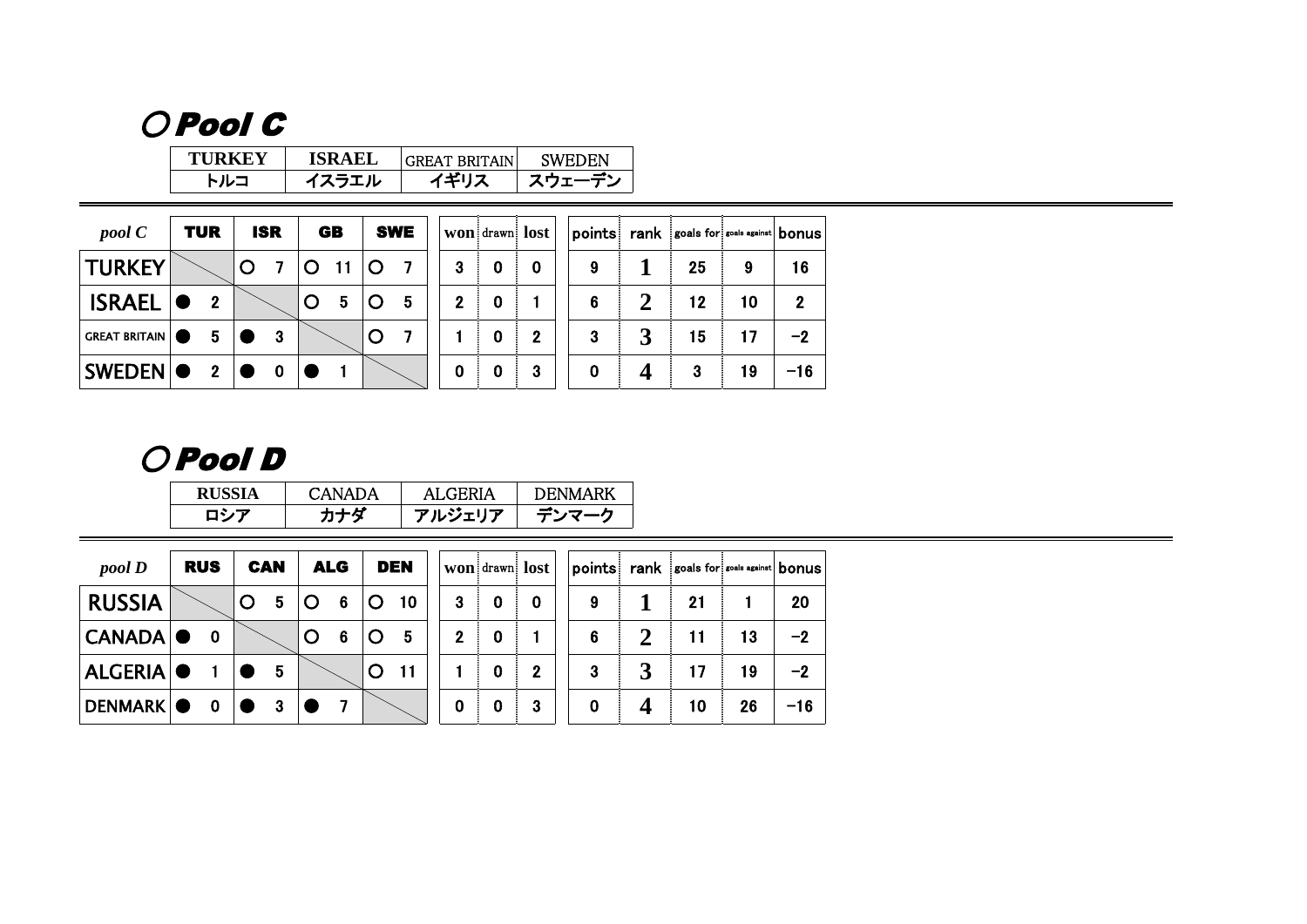## ● Final league

## $O$  Pool H  $\ \ \ll$  4th  $\gg$

| <b>BELGIUM</b> | <b>HUNGARY</b> | <b>SWEDEN</b> | <b>DENMARK</b> |
|----------------|----------------|---------------|----------------|
| ベルギー           | ハンガリー          | スウェーデン        | <b>テンマーク</b>   |

| pool A           | <b>BEL</b>      | <b>HUN</b> |    | <b>SWE</b> | <b>DEN</b> |    |          | won drawn lost |   |   | points    rank    goals for    goals against    bonus |    |       | <b>Final rank</b> |
|------------------|-----------------|------------|----|------------|------------|----|----------|----------------|---|---|-------------------------------------------------------|----|-------|-------------------|
| <b>BELGIUM</b>   |                 |            |    |            |            | 0  | 0        | -3             | 0 | Δ | 8                                                     | 29 | $-21$ | 16th              |
| <b>HUNGARY O</b> | 5               |            |    |            | 3          |    | $\bf{0}$ | $\mathbf{2}$   | 3 |   |                                                       | 17 | -6    | 15 <sub>th</sub>  |
| SWEDEN O         | 13 <sub>1</sub> | O          | -6 |            | 5          | 2  | 0        |                | 6 |   | 24                                                    | 13 | 11    | <b>14th</b>       |
| DENMARK O 11     |                 | $\circ$    | 8  | 6          |            | -3 | 0        | $\bf{0}$       | 9 |   | 25                                                    | 9  | 16    | <b>13th</b>       |

 $O$  Pool G  $\ \ \ll$  3rd  $\gg$ 

| <b>HKRAINE</b> | $A$ PAN | GREAT BRITAIN! | AL GERIA |
|----------------|---------|----------------|----------|
|                | ┙┻      | イギロラ           | アルジェリア   |

| $pool \, B$                      |              | <b>UKR</b>     | <b>JPN</b>   |              | <b>GB</b>    |   | <b>ALG</b>  |              |   | won drawn lost | points |   |    |    | rank scals for soals against bonus | <b>Final rank</b> |
|----------------------------------|--------------|----------------|--------------|--------------|--------------|---|-------------|--------------|---|----------------|--------|---|----|----|------------------------------------|-------------------|
| <b>UKRAINE</b>                   |              |                |              |              | $\mathbf{2}$ | Δ |             |              |   | 2              |        | Δ | 4  | 11 | $-7$                               | <b>12th</b>       |
| <b>JAPAN</b>                     | $\mathsf{O}$ | $6\phantom{1}$ |              | $\mathbf{O}$ |              | Δ | $\mathbf 2$ | $\mathbf{2}$ |   | 0              |        |   | 15 | 4  | 11                                 | 9th               |
| $ $ GREAT BRITAIN $ $ $\bigcirc$ |              | 4              |              |              |              |   | 3           |              | 0 | $\mathbf{2}$   | 3      | 3 | 8  | 15 | $-7$                               | 11th              |
| $ ALGERIA  \Delta$               |              |                | $\mathbf{2}$ | O            | - 6          |   |             |              |   |                | 5      | 2 | 9  | 6  | 3                                  | 10th              |